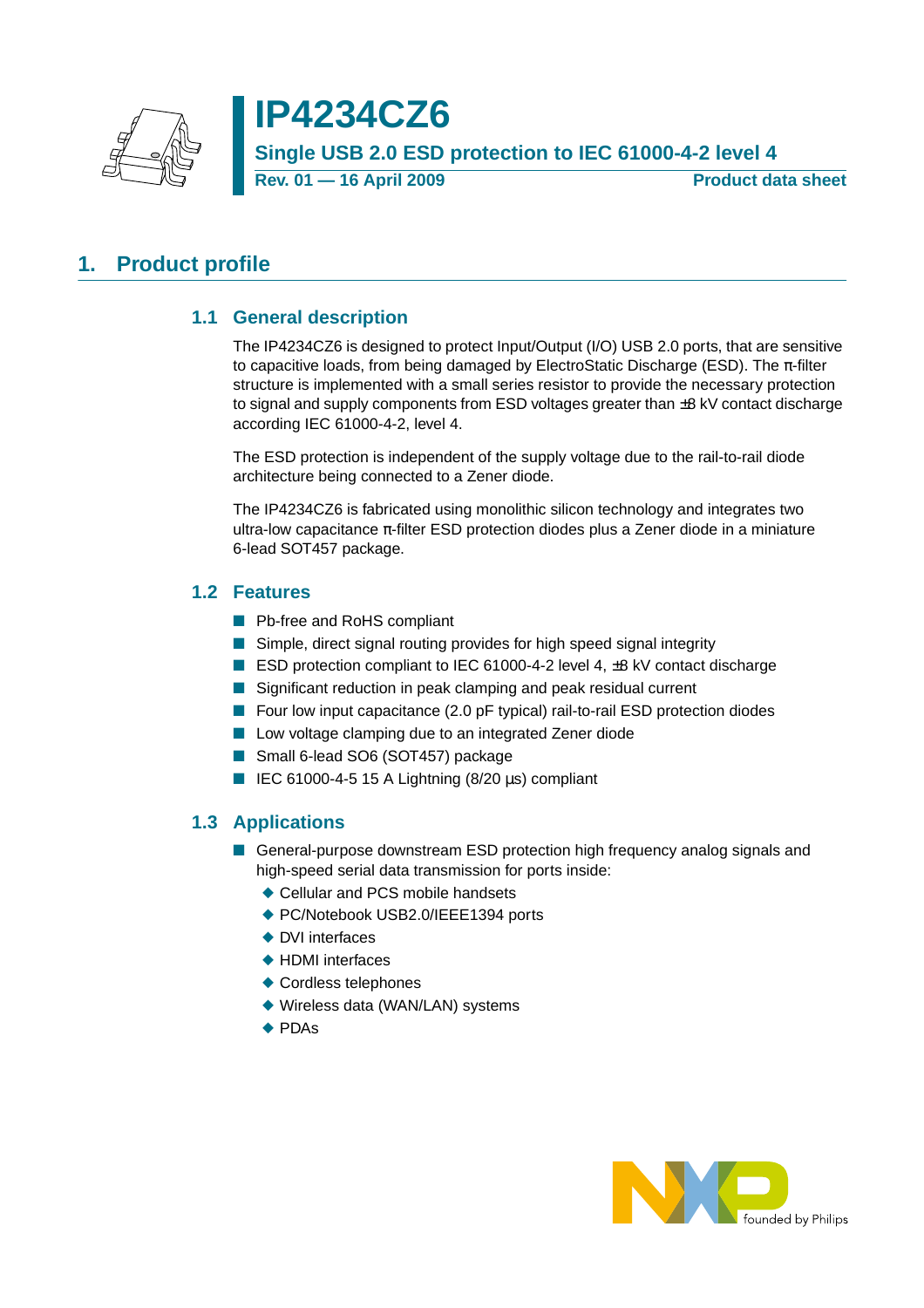#### **Single USB 2.0 ESD protection to IEC 61000-4-2 level 4**

# <span id="page-1-0"></span>**2. Pinning information**

| Table 1.      | <b>Pinning</b>               |                                                                     |                       |
|---------------|------------------------------|---------------------------------------------------------------------|-----------------------|
| Pin           | <b>Description</b>           | <b>Simplified outline</b>                                           | <b>Graphic symbol</b> |
|               | ESD protection I/O channel 1 |                                                                     |                       |
| $\mathcal{P}$ | ground                       | ⊥I6 I⊥I5<br>$ $ - $ $ 4<br>∩<br>$\Box$ 2 $\Box$ 3<br>$\overline{ }$ | 3<br>6<br>5<br>4      |
| 3             | ESD protection I/O channel 1 |                                                                     |                       |
|               | ESD protection I/O channel 2 |                                                                     | R<br>ה                |
| 5             | supply voltage               |                                                                     |                       |
| 6             | ESD protection I/O channel 2 |                                                                     | 001aaj950             |

# <span id="page-1-1"></span>**3. Ordering information**

| <b>Ordering information</b><br>Table 2. |             |                                                  |         |  |
|-----------------------------------------|-------------|--------------------------------------------------|---------|--|
| <b>Type number</b>                      | Package     |                                                  |         |  |
|                                         | <b>Name</b> | <b>Description</b>                               | Version |  |
| IP4234CZ6                               | TSOP6       | plastic surface-mounted package (TSOP6); 6 leads | SOT457  |  |

# <span id="page-1-2"></span>**4. Limiting values**

#### **Table 3. Limiting values**

In accordance with the Absolute Maximum Rating System (IEC 60134).

| Symbol                       | <b>Parameter</b>                   | <b>Conditions</b>                                                  | Min                      | Max    | Unit |
|------------------------------|------------------------------------|--------------------------------------------------------------------|--------------------------|--------|------|
| Vı                           | input voltage                      |                                                                    | $GND - 0.5 + 5.5$        |        | V    |
| $\mathsf{V}_{\mathsf{esd}}$  | electrostatic<br>discharge voltage | all pins; IEC 61000-4-2<br>level 4; contact discharge              | $-15$                    | $+15$  | kV   |
| $P_{PP}$                     | peak pulse power                   | $t_p = 8/20 \text{ }\mu\text{s}$ ; IEC 61000-4-5<br>15 A lightning | $\overline{\phantom{0}}$ | 100    | W    |
| ${\mathsf T}_{\textsf{stg}}$ | storage temperature                |                                                                    | $-55$                    | $+125$ | °C   |

# <span id="page-1-3"></span>**5. Recommended operating conditions**

|                             | <b>Table 4. Operating conditions</b> |                   |       |     |      |
|-----------------------------|--------------------------------------|-------------------|-------|-----|------|
| Svmbol                      | <b>Parameter</b>                     | <b>Conditions</b> | Min   | Max | Unit |
| $\mathsf{T}_{\mathsf{amb}}$ | ambient temperature                  |                   | $-40$ | +85 | °C   |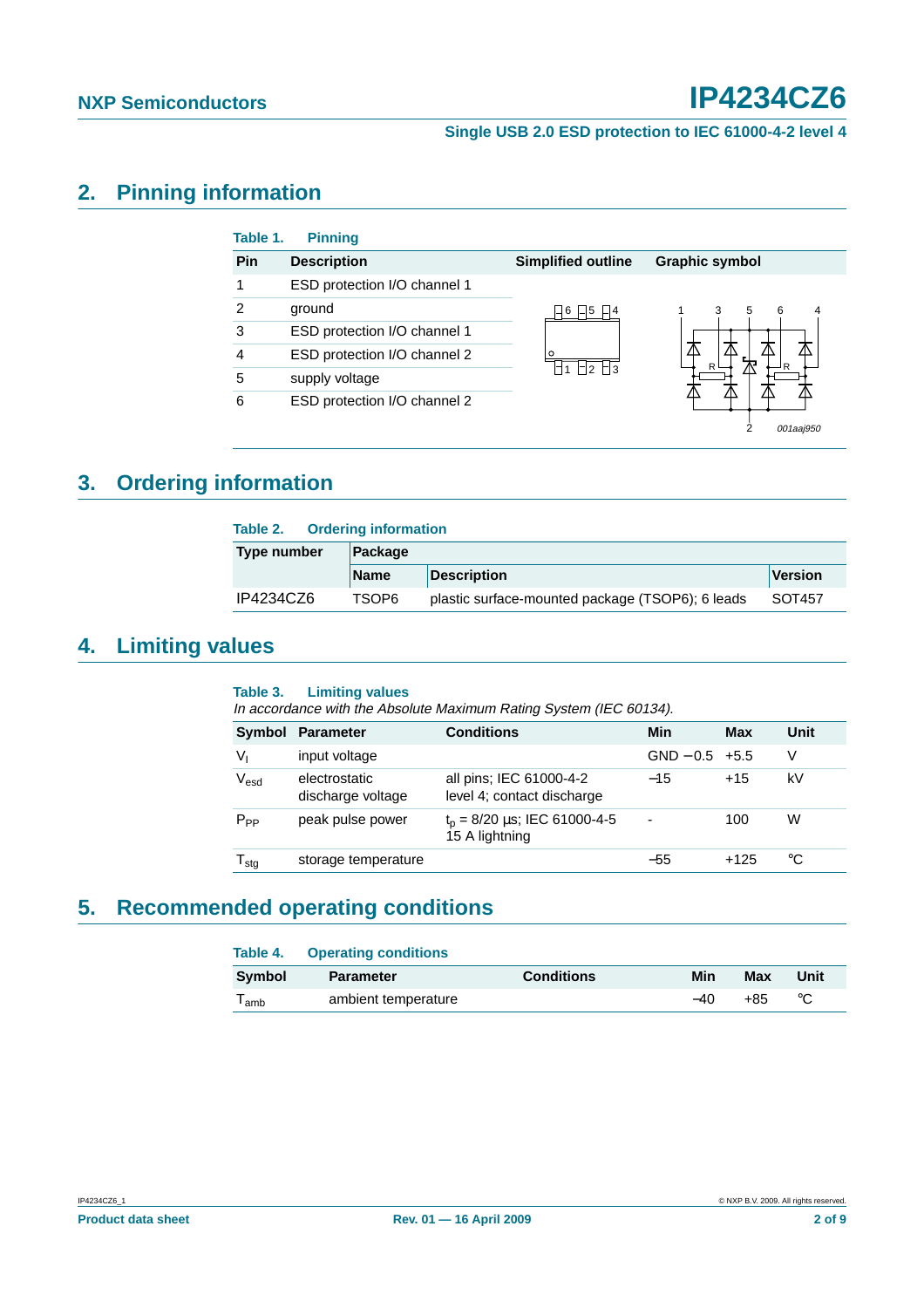#### **Single USB 2.0 ESD protection to IEC 61000-4-2 level 4**

### <span id="page-2-2"></span>**6. Characteristics**

| Table 5.               | <b>Characteristics</b><br>$T_{amb}$ = 25 °C unless otherwise specified. |                                                                                     |               |                |                |                              |        |
|------------------------|-------------------------------------------------------------------------|-------------------------------------------------------------------------------------|---------------|----------------|----------------|------------------------------|--------|
| <b>Symbol</b>          | <b>Parameter</b>                                                        | <b>Conditions</b>                                                                   |               | <b>Min</b>     | Typ            | Max Unit                     |        |
| $C_{(I/O\text{-}GND)}$ | capacitance                                                             | input/output to ground pins 1, 3, 4, 6; $V_1 = 0$ V;<br>f = 1 MHz; $V_{CC}$ = 3.0 V | $\boxed{1}$ . |                | 2.5            | $\blacksquare$               | рF     |
| $C_{(zd\text{-}GND)}$  | Zener diode to ground<br>capacitance                                    | pin 5 to pin 2; $V_1 = 0$ V; f = 1 MHz; $\boxed{11}$ -<br>$V_{CC}$ = 3.0 V          |               |                | 40             | $\qquad \qquad \blacksquare$ | рF     |
| $I_{IR}$               | reverse leakage<br>current                                              | pins $1, 3, 4, 6$ to ground;<br>$V_1 = 3.0 V$                                       |               |                |                | 100                          | nA     |
| V <sub>BRzd</sub>      | Zener diode<br>breakdown voltage                                        | pin 5 to pin 2; $I = 1$ mA                                                          |               | 6              | $\blacksquare$ | 9                            | V      |
| $V_F$                  | forward voltage                                                         |                                                                                     | $[1]$         |                | 0.7            | $\sim$                       | $\vee$ |
| $R_{\rm s}$            | series resistance                                                       | $T_{\text{case}} = 25 \text{ °C}$                                                   | $[1]$         | $\blacksquare$ | 0.5            | $\blacksquare$               | Ω      |

<span id="page-2-0"></span>[1] Guaranteed by design.

# <span id="page-2-4"></span><span id="page-2-3"></span>**7. Application information**

#### **7.1 Universal serial bus 2.0 protection**

The IP4234CZ6 is optimized to protect a USB 2.0 port from ESD. The device is capable of protecting both USB data lines and the  $V_{BUS}$  supply. A typical application is shown in [Figure](#page-2-1) 1.



<span id="page-2-1"></span>To avoid a short circuit on the data lines when  $V_{\text{BUS}}$  is shut down, a back drive protection diode can be attached to the IP4234CZ6.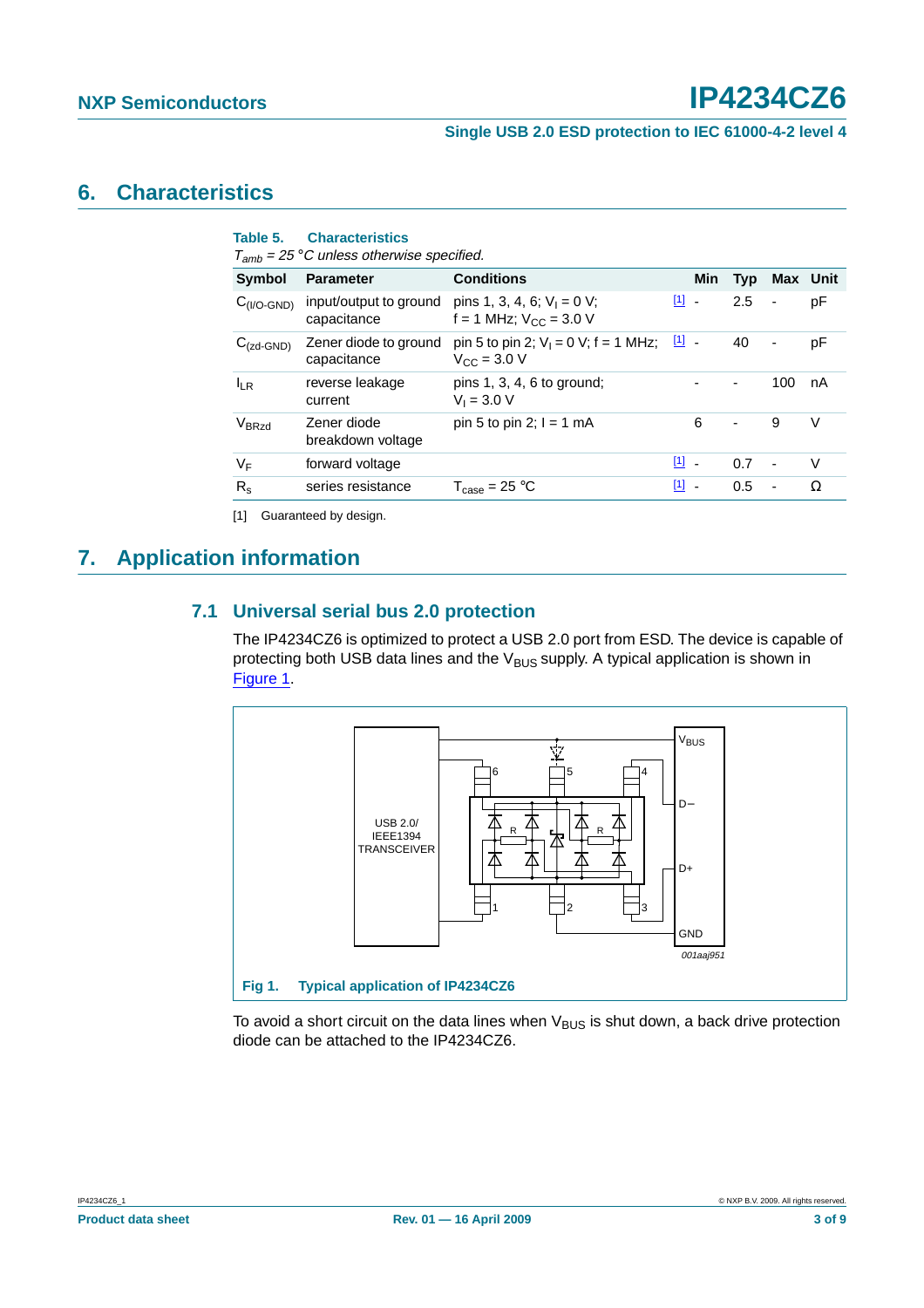**Single USB 2.0 ESD protection to IEC 61000-4-2 level 4**

# <span id="page-3-0"></span>**8. Package outline**



#### **Fig 2. Package outline SOT457 (TSOP6)**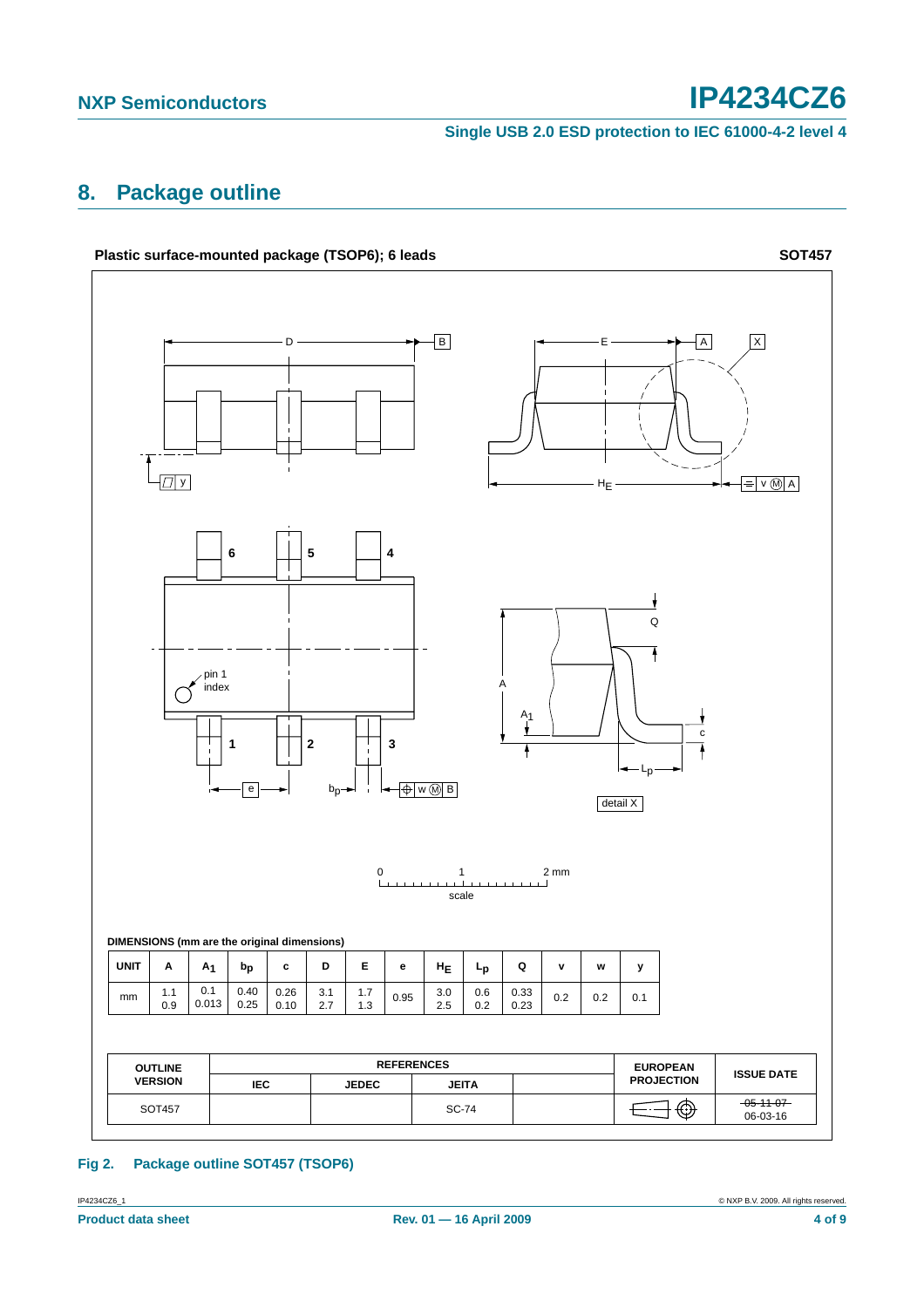## <span id="page-4-0"></span>**9. Soldering of SMD packages**

This text provides a very brief insight into a complex technology. A more in-depth account of soldering ICs can be found in Application Note AN10365 "Surface mount reflow soldering description".

#### <span id="page-4-1"></span>**9.1 Introduction to soldering**

Soldering is one of the most common methods through which packages are attached to Printed Circuit Boards (PCBs), to form electrical circuits. The soldered joint provides both the mechanical and the electrical connection. There is no single soldering method that is ideal for all IC packages. Wave soldering is often preferred when through-hole and Surface Mount Devices (SMDs) are mixed on one printed wiring board; however, it is not suitable for fine pitch SMDs. Reflow soldering is ideal for the small pitches and high densities that come with increased miniaturization.

### <span id="page-4-2"></span>**9.2 Wave and reflow soldering**

Wave soldering is a joining technology in which the joints are made by solder coming from a standing wave of liquid solder. The wave soldering process is suitable for the following:

- **•** Through-hole components
- **•** Leaded or leadless SMDs, which are glued to the surface of the printed circuit board

Not all SMDs can be wave soldered. Packages with solder balls, and some leadless packages which have solder lands underneath the body, cannot be wave soldered. Also, leaded SMDs with leads having a pitch smaller than ~0.6 mm cannot be wave soldered, due to an increased probability of bridging.

The reflow soldering process involves applying solder paste to a board, followed by component placement and exposure to a temperature profile. Leaded packages, packages with solder balls, and leadless packages are all reflow solderable.

Key characteristics in both wave and reflow soldering are:

- **•** Board specifications, including the board finish, solder masks and vias
- **•** Package footprints, including solder thieves and orientation
- **•** The moisture sensitivity level of the packages
- **•** Package placement
- **•** Inspection and repair
- **•** Lead-free soldering versus SnPb soldering

#### <span id="page-4-3"></span>**9.3 Wave soldering**

Key characteristics in wave soldering are:

- **•** Process issues, such as application of adhesive and flux, clinching of leads, board transport, the solder wave parameters, and the time during which components are exposed to the wave
- **•** Solder bath specifications, including temperature and impurities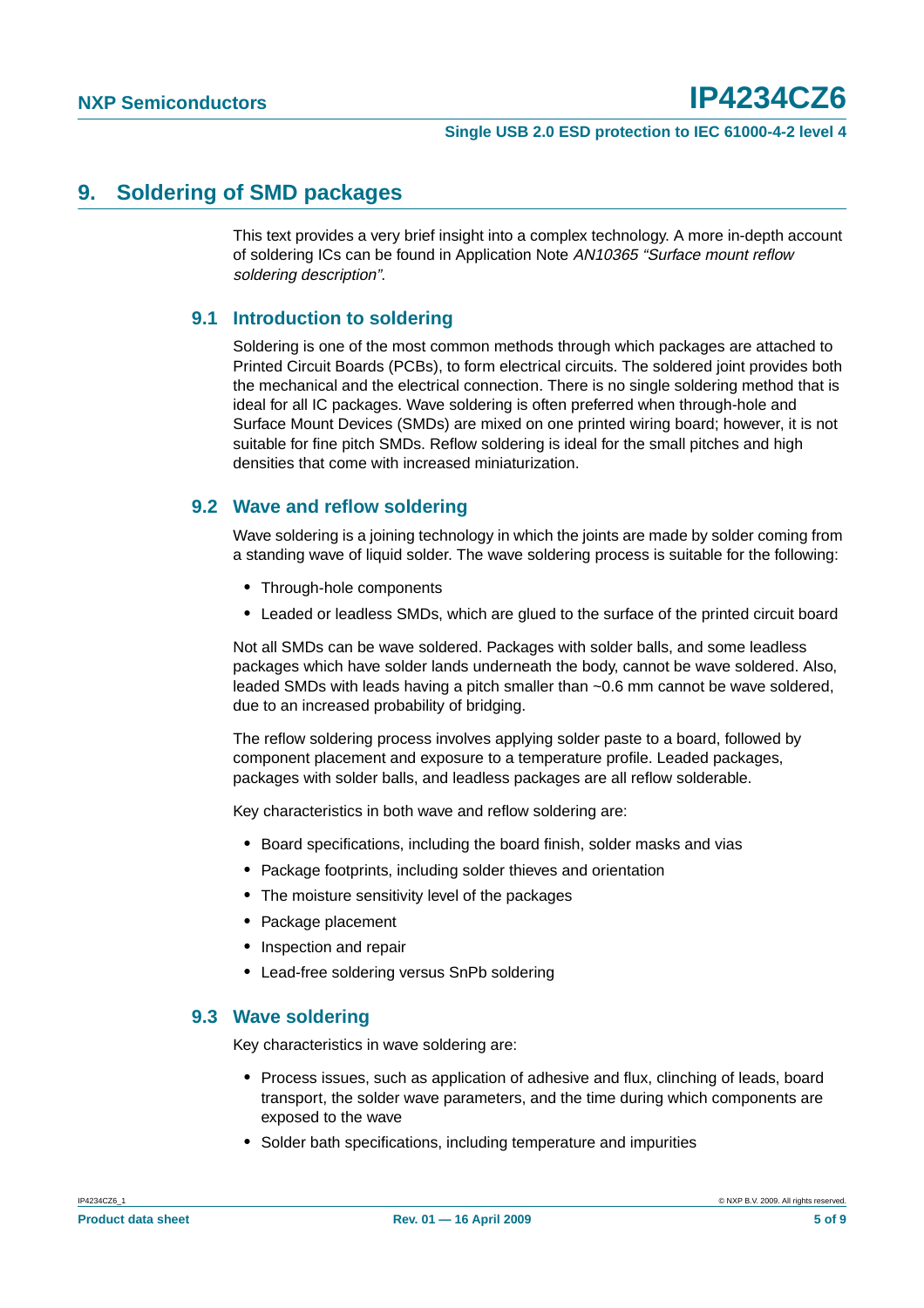#### **Single USB 2.0 ESD protection to IEC 61000-4-2 level 4**

#### <span id="page-5-0"></span>**9.4 Reflow soldering**

Key characteristics in reflow soldering are:

- **•** Lead-free versus SnPb soldering; note that a lead-free reflow process usually leads to higher minimum peak temperatures (see Figure 3) than a SnPb process, thus reducing the process window
- **•** Solder paste printing issues including smearing, release, and adjusting the process window for a mix of large and small components on one board
- **•** Reflow temperature profile; this profile includes preheat, reflow (in which the board is heated to the peak temperature) and cooling down. It is imperative that the peak temperature is high enough for the solder to make reliable solder joints (a solder paste characteristic). In addition, the peak temperature must be low enough that the packages and/or boards are not damaged. The peak temperature of the package depends on package thickness and volume and is classified in accordance with Table 6 and 7

#### **Table 6. SnPb eutectic process (from J-STD-020C)**

| Package thickness (mm) | Package reflow temperature $(^\circ \text{C})$ |            |  |
|------------------------|------------------------------------------------|------------|--|
|                        | Volume (mm <sup>3</sup> )                      |            |  |
|                        | $ <$ 350                                       | $\geq 350$ |  |
| < 2.5                  | 235                                            | 220        |  |
| > 2.5                  | 220                                            | 220        |  |

#### **Table 7. Lead-free process (from J-STD-020C)**

| Package thickness (mm) | Package reflow temperature $(^\circ \text{C})$ |             |        |  |
|------------------------|------------------------------------------------|-------------|--------|--|
|                        | Volume $(mm3)$                                 |             |        |  |
|                        | < 350                                          | 350 to 2000 | > 2000 |  |
| < 1.6                  | 260                                            | 260         | 260    |  |
| 1.6 to 2.5             | 260                                            | 250         | 245    |  |
| > 2.5                  | 250                                            | 245         | 245    |  |

Moisture sensitivity precautions, as indicated on the packing, must be respected at all times.

Studies have shown that small packages reach higher temperatures during reflow soldering, see Figure 3.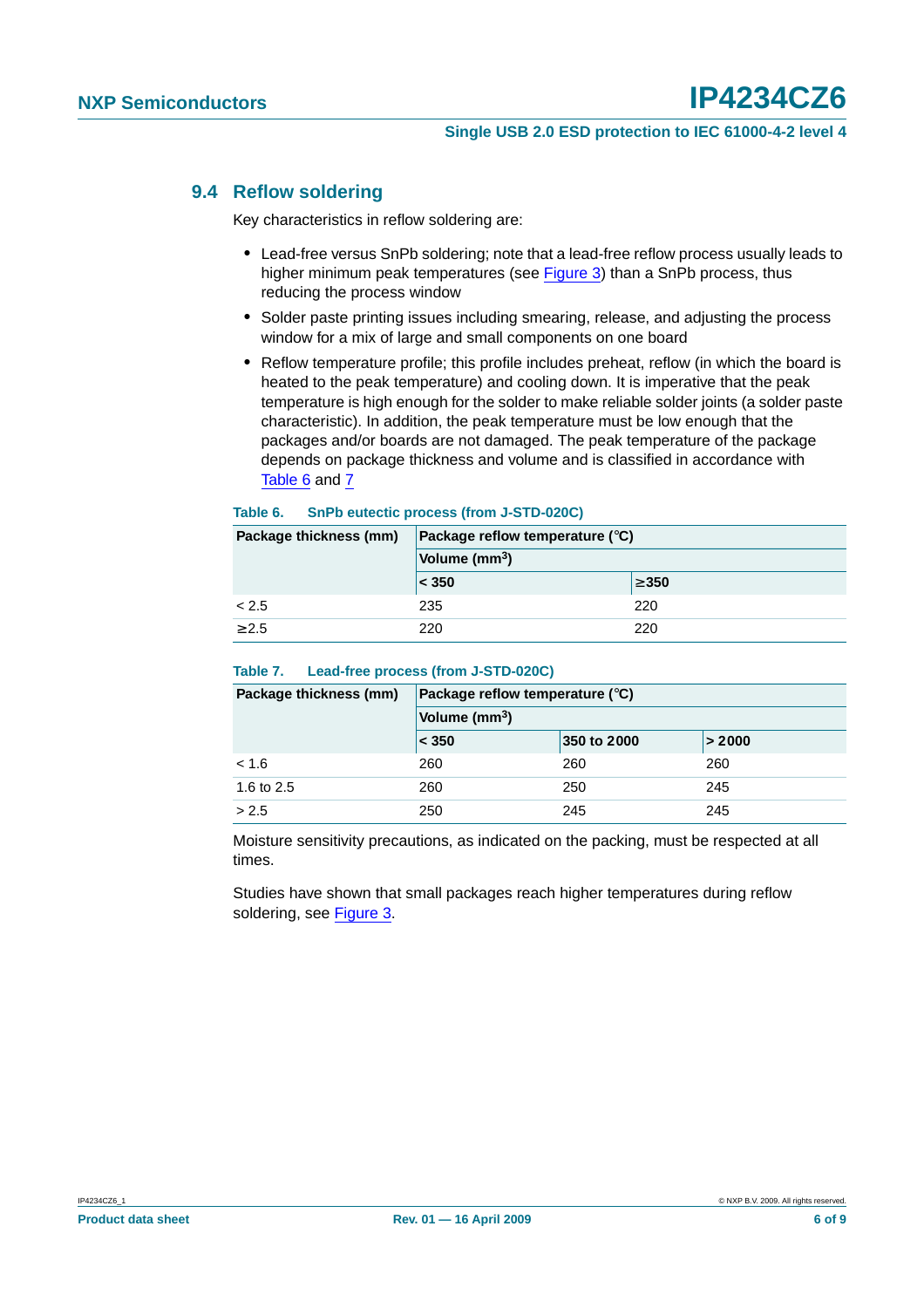#### **Single USB 2.0 ESD protection to IEC 61000-4-2 level 4**

![](_page_6_Figure_3.jpeg)

For further information on temperature profiles, refer to Application Note AN10365 "Surface mount reflow soldering description".

# <span id="page-6-0"></span>**10. Abbreviations**

| Table 8.    | <b>Abbreviations</b>                       |
|-------------|--------------------------------------------|
| Acronym     | <b>Description</b>                         |
| <b>DVI</b>  | Digital Video Interface                    |
| <b>ESD</b>  | ElectroStatic Discharge                    |
| <b>HDMI</b> | High Definition Multimedia interface       |
| LAN         | Local Area Network                         |
| <b>PCS</b>  | <b>Personal Computing System</b>           |
| <b>PDA</b>  | Personal Digital Assistant                 |
| RoHS        | <b>Restriction of Hazardous Substances</b> |
| <b>USB</b>  | Universal Serial Bus                       |
| <b>WAN</b>  | Wide Area Network                          |

# <span id="page-6-1"></span>**11. Revision history**

| Table 9.<br><b>Revision history</b> |              |                    |                      |            |
|-------------------------------------|--------------|--------------------|----------------------|------------|
| Document <b>ID</b>                  | Release date | Data sheet status  | <b>Change notice</b> | Supersedes |
| IP4234CZ6 1                         | 20090416     | Product data sheet | -                    |            |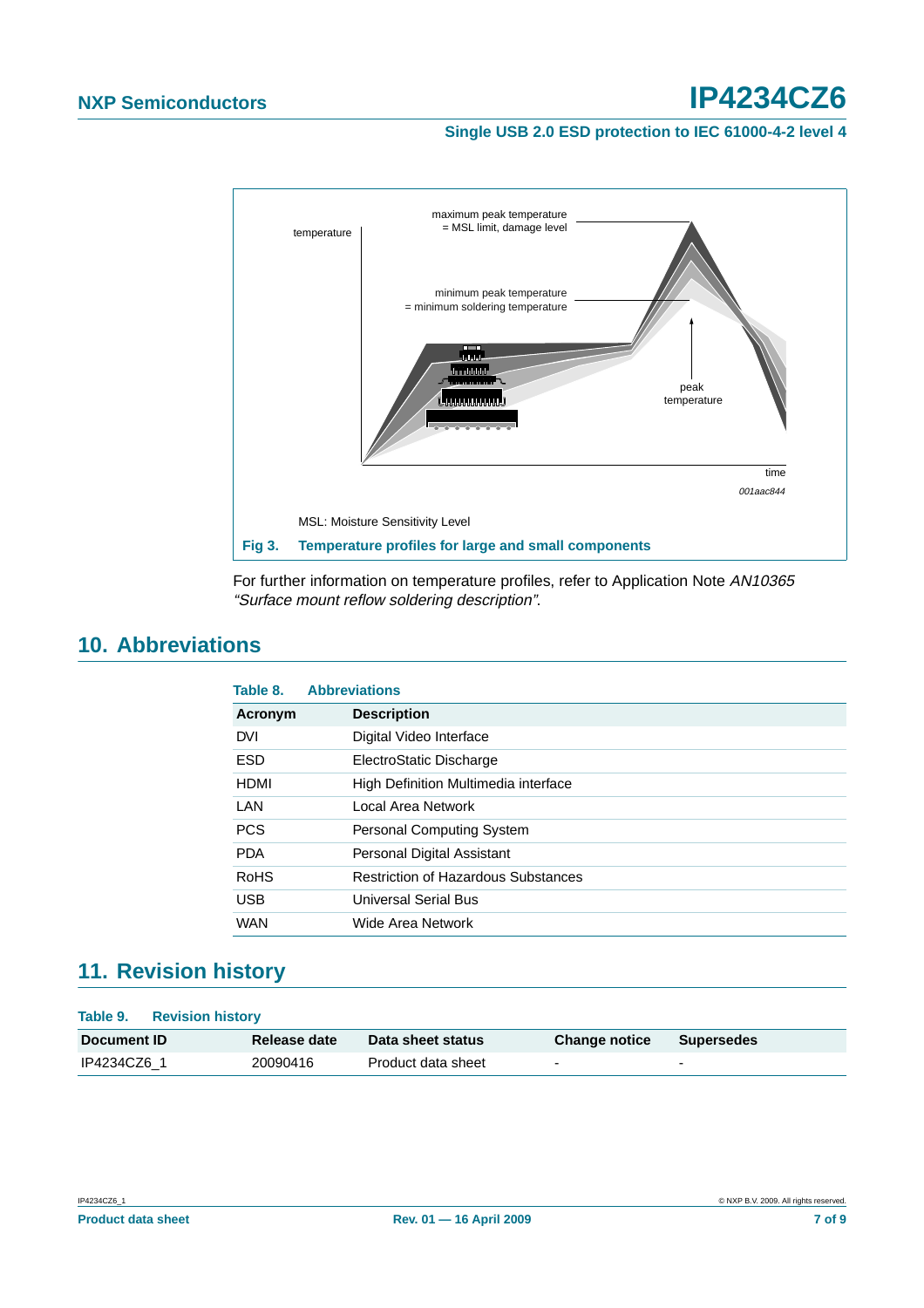# <span id="page-7-0"></span>**12. Legal information**

#### <span id="page-7-1"></span>**12.1 Data sheet status**

| Document status <sup>[1][2]</sup> | Product status <sup>[3]</sup> | <b>Definition</b>                                                                     |
|-----------------------------------|-------------------------------|---------------------------------------------------------------------------------------|
| Objective [short] data sheet      | Development                   | This document contains data from the objective specification for product development. |
| Preliminary [short] data sheet    | Qualification                 | This document contains data from the preliminary specification.                       |
| Product [short] data sheet        | Production                    | This document contains the product specification.                                     |

[1] Please consult the most recently issued document before initiating or completing a design.

[2] The term 'short data sheet' is explained in section "Definitions".

[3] The product status of device(s) described in this document may have changed since this document was published and may differ in case of multiple devices. The latest product status information is available on the Internet at URL <http://www.nxp.com>.

#### <span id="page-7-2"></span>**12.2 Definitions**

**Draft —** The document is a draft version only. The content is still under internal review and subject to formal approval, which may result in modifications or additions. NXP Semiconductors does not give any representations or warranties as to the accuracy or completeness of information included herein and shall have no liability for the consequences of use of such information.

**Short data sheet —** A short data sheet is an extract from a full data sheet with the same product type number(s) and title. A short data sheet is intended for quick reference only and should not be relied upon to contain detailed and full information. For detailed and full information see the relevant full data sheet, which is available on request via the local NXP Semiconductors sales office. In case of any inconsistency or conflict with the short data sheet, the full data sheet shall prevail.

#### <span id="page-7-3"></span>**12.3 Disclaimers**

**General —** Information in this document is believed to be accurate and reliable. However, NXP Semiconductors does not give any representations or warranties, expressed or implied, as to the accuracy or completeness of such information and shall have no liability for the consequences of use of such information.

**Right to make changes —** NXP Semiconductors reserves the right to make changes to information published in this document, including without limitation specifications and product descriptions, at any time and without notice. This document supersedes and replaces all information supplied prior to the publication hereof.

**Suitability for use - NXP** Semiconductors products are not designed, authorized or warranted to be suitable for use in medical, military, aircraft, space or life support equipment, nor in applications where failure or malfunction of an NXP Semiconductors product can reasonably be expected to result in personal injury, death or severe property or environmental

#### damage. NXP Semiconductors accepts no liability for inclusion and/or use of NXP Semiconductors products in such equipment or applications and therefore such inclusion and/or use is at the customer's own risk.

**Applications —** Applications that are described herein for any of these products are for illustrative purposes only. NXP Semiconductors makes no representation or warranty that such applications will be suitable for the specified use without further testing or modification.

**Limiting values —** Stress above one or more limiting values (as defined in the Absolute Maximum Ratings System of IEC 60134) may cause permanent damage to the device. Limiting values are stress ratings only and operation of the device at these or any other conditions above those given in the Characteristics sections of this document is not implied. Exposure to limiting values for extended periods may affect device reliability.

**Terms and conditions of sale —** NXP Semiconductors products are sold subject to the general terms and conditions of commercial sale, as published at <http://www.nxp.com/profile/terms>, including those pertaining to warranty, intellectual property rights infringement and limitation of liability, unless explicitly otherwise agreed to in writing by NXP Semiconductors. In case of any inconsistency or conflict between information in this document and such terms and conditions, the latter will prevail.

**No offer to sell or license —** Nothing in this document may be interpreted or construed as an offer to sell products that is open for acceptance or the grant, conveyance or implication of any license under any copyrights, patents or other industrial or intellectual property rights.

**Export control —** This document as well as the item(s) described herein may be subject to export control regulations. Export might require a prior authorization from national authorities.

#### <span id="page-7-4"></span>**12.4 Trademarks**

Notice: All referenced brands, product names, service names and trademarks are the property of their respective owners.

# <span id="page-7-5"></span>**13. Contact information**

For more information, please visit: **http://www.nxp.com**

For sales office addresses, please send an email to: **salesaddresses@nxp.com**